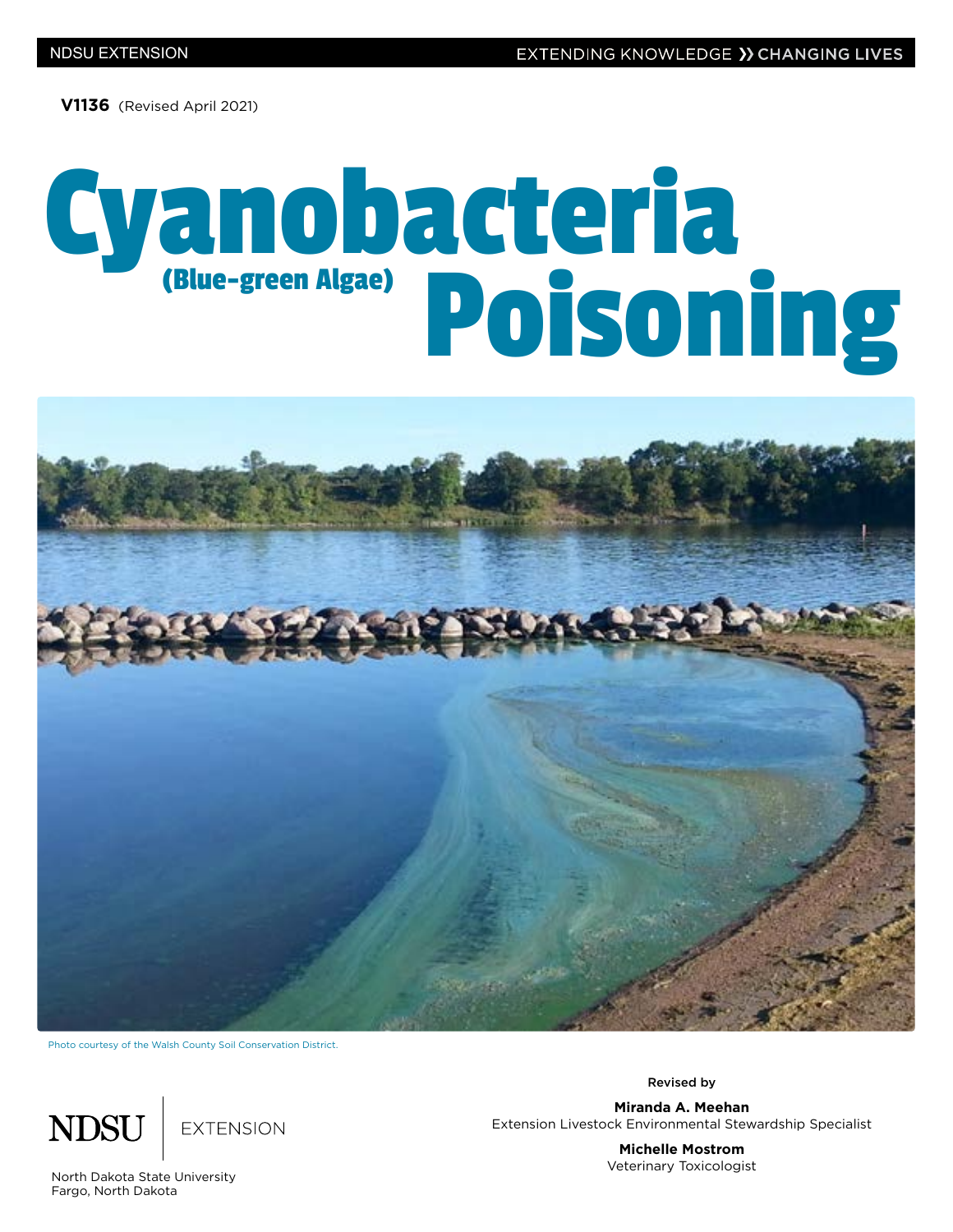**Drinking water from stagnant ponds and dugouts during hot, dry weather can cause sudden death in animals. This water can contain certain species of cyanobacteria, widely known as blue-green algae.**

Cyanobacteria blooms are caused by excess levels of nutrients, specifically nitrogen and phosphorus. The most common sources of excess nutrients in North Dakota are runoff or soil erosion from fertilizer and manure. Learn more from the NDSU Extension publication "Environmental Implication of Excess Fertilizer and Manure on Water Quality."

The presence of excess nutrients in combination with hot, sunny day can result in toxic cyanobacterial blooms. The blooms commonly occur in late summer and early autumn.

Under favorable conditions, bacterial numbers multiply rapidly, doubling in one day or less. The formation of toxic blooms is unpredictable.

Blooms usually do not last long. Rain, heavy winds or cooler temperatures often inhibit growth or break up the blooms, mixing the bacteria into the water body within a few days. However, under continuing favorable conditions, blooms may last for several weeks. Cyanobacteria can survive under ice and throughout winter conditions.

Blue-green algae often occurs in stagnant ponds or dugouts with elevated nutrient levels, forming large colonies that appear as scum on or just below the water surface. Live cyanobacterial blooms can be green, but also red or yellow, and often turn blue after the bloom dies and dries on the surface or shoreline.

The presence of bacteria often may be determined by a bluish tinge to the water. Concentrations of bacteria often are bluish green but may vary from dark green to brownish green, depending on the total bacterial population.

Following the production of cyanobacteria, sustained gentle winds will concentrate the bacteria on the leeward (downwind) side of the water body. Livestock and other animals usually are poisoned when they consume water containing high concentrations of the bacteria or the toxins generated by the bacteria.

Toxicity is dependent on the species consuming the water and the concentration and the amount of water ingested. Ingestion of approximately 1 quart of heavily contaminated water has been fatal in cattle. Concentrations lethal to livestock usually do not occur on small water bodies that do not have enough wave action to concentrate the bacteria on shore.

Cyanobacteria has many different species; some species are harmless and others produce poisonous toxins. At least five types of potentially poisonous cyanobacteria are known to occur in North Dakota: *Microcystis* spp., *Anabaena* spp., *Dolichospermum* spp., *Aphanizomenon* spp. and *Oscillatoria* spp.

However, not all cyanobacteria are poisonous, and the cyanobacteria that generate toxins do not always do so. Toxins from these bacteria, termed cyanotoxins, are poisonous to nearly all livestock and wildlife, including cattle, horses, sheep, pigs, chickens, ducks, pigeons, geese, herons, songbirds, dogs, rabbits, small wild and domestic animals, and even frogs, fish and snakes. Cyanobacterial toxins are primarily neurotoxic (affect the nervous system) and hepatotoxic (affect the liver). These toxins also are poisonous to humans.

# Symptoms of Cyanobacterial Poisoning

Signs of neurotoxin poisoning usually appear within 20 minutes of ingestion. In animals, symptoms include weakness, staggering, difficulty in breathing, convulsions and, ultimately, death.

Animals affected by liver toxins may exhibit weakness, pale-colored mucous membranes, mental derangement, bloody diarrhea and, ultimately, death. Typically, livestock are found dead before producers observe symptoms.

Livestock that do survive cyanobacterial poisoning may lose weight and, in some cases, develop photosensitivity. Livestock that develop photosensitivity are prone to sunburns affecting lighter areas of skin, including the muzzle, udder, vulva/anus and areas with white hide. Affected skin will dry out, turn black and peel, exposing fresh, new skin.

No known antidotes are available for poisoning resulting from cyanobacteria. The best solution is to be aware of conditions that spawn cyanobacterial blooms. Under those conditions, keep cattle from drinking in areas having accumulated bacterial concentrations.

For human drinking water, the World Health Organization (WHO) issued a guideline value for microcystin-LR of 1 microgram per liter (µg/L). Many countries have developed human drinking water guidelines for microcystins between 1 and 1.5 µg/L, based on lifetime exposures.

For recreational water with possible exposure through contact, ingestion and inhalation, the WHO guidance values for microcystin-LR are higher (from less than 10 to greater than 2,000 µg/L) and associated with a relative probability of acute health effects.

# **Diagnosis**

You can determine the presence of cyanobacteria in a number of ways. If you suspect concentrations of cyanobacteria in a water body, walk around to the leeward side of the water body. If any dead animals such as mice, muskrats, birds, snakes or fish are present, assume a poisonous condition exists.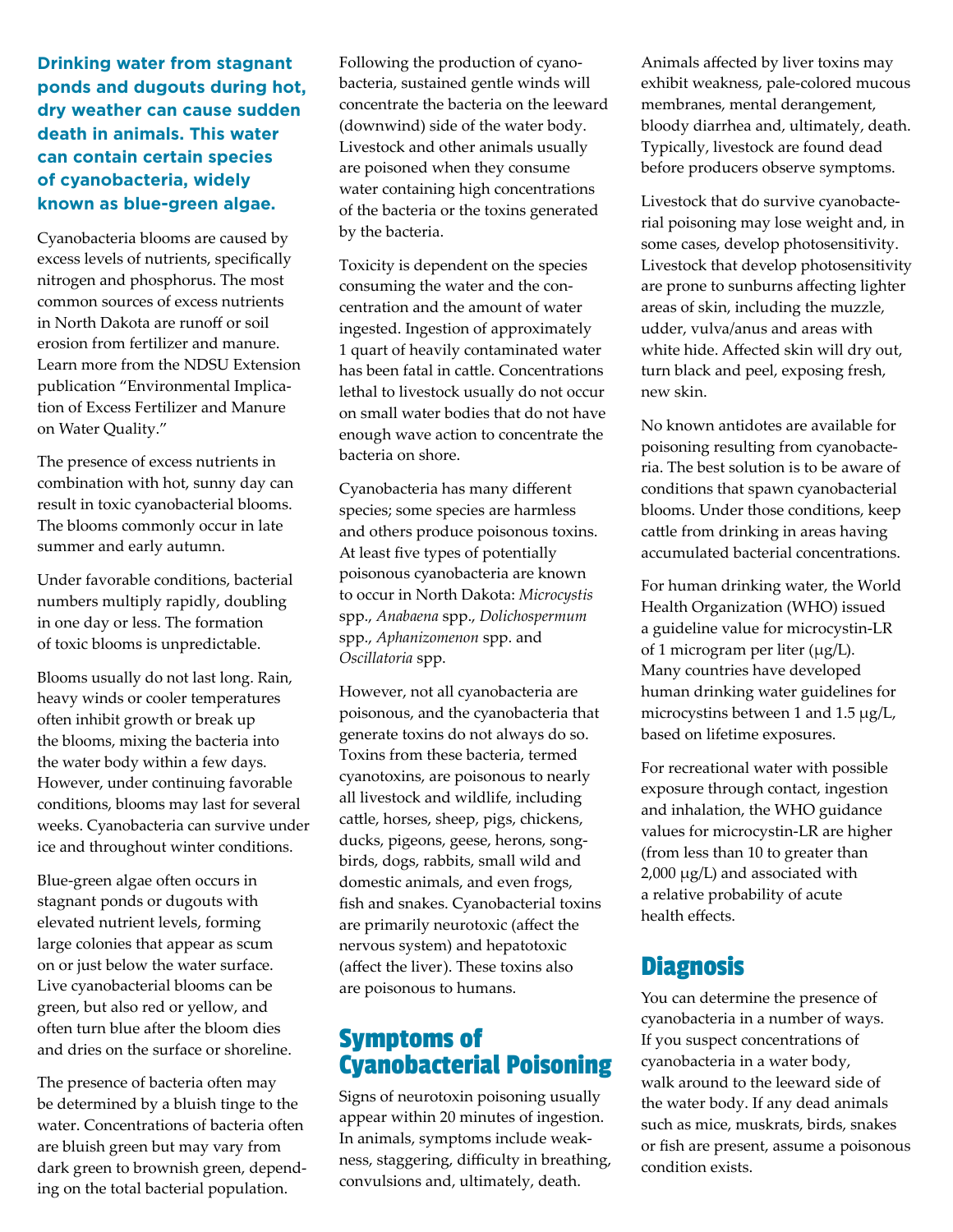# **Appearance of cyanobacteria blooms observed in North Dakota.**









# **The appearance of cyanobacteria can vary depending on the species.**

# Top row, left to right:

**blue-green paint** (photo by Miranda Meehan, NDSU); **spilled green paint** (photo by Jim Collins, North Dakota Department of Environmental Quality)

## Middle row, left to right:

**crusty blue-green surface** (photo by Jim Collins); **scum** (photo by Peter Wax, North Dakota Department of Environmental Quality)

### At right:

**grass clippings** (photo by Jacob Kannus, United States Geological Survey)